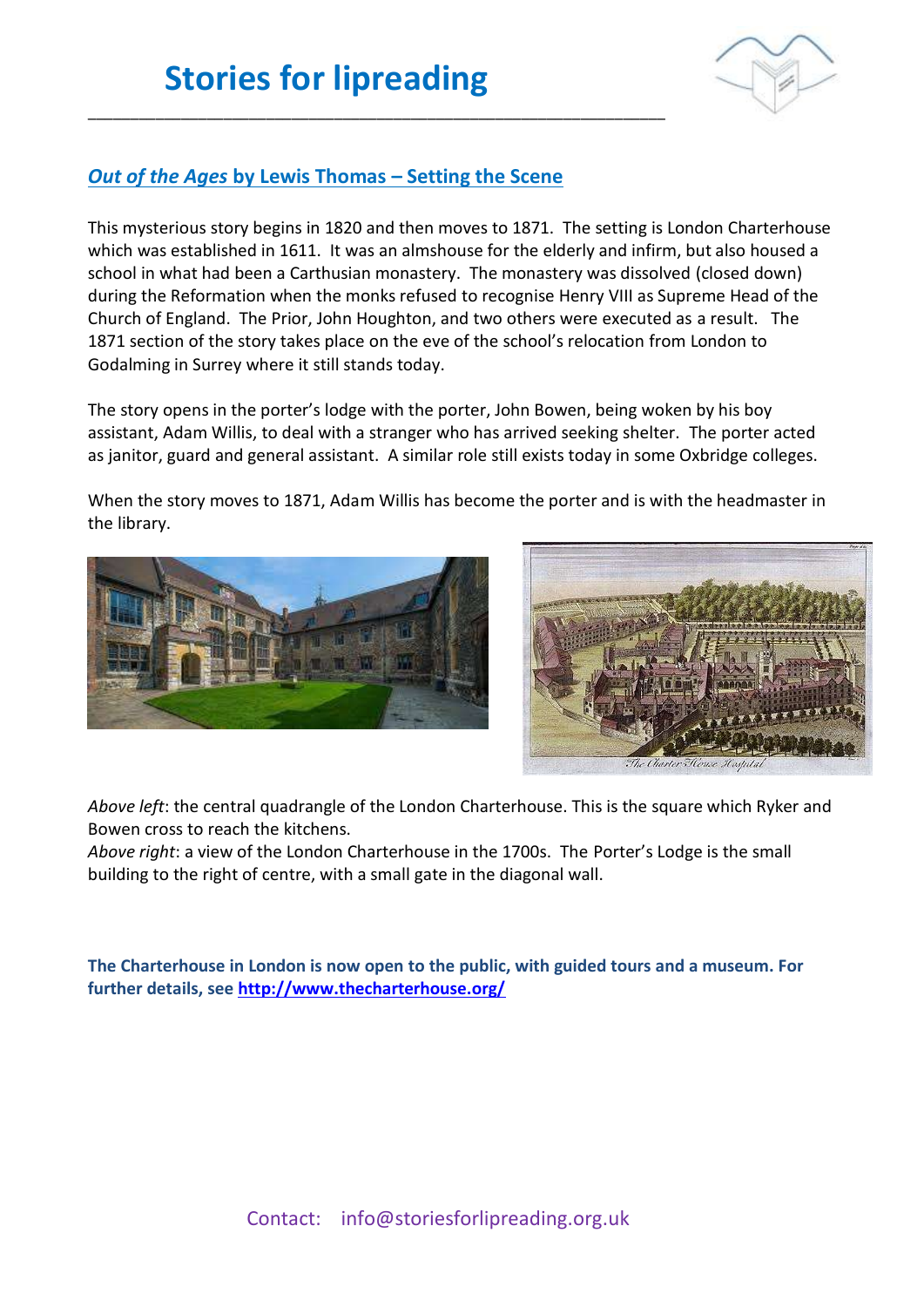# **Stories for lipreading**

\_\_\_\_\_\_\_\_\_\_\_\_\_\_\_\_\_\_\_\_\_\_\_\_\_\_\_\_\_\_\_\_\_\_\_\_\_\_\_\_\_\_\_\_\_\_\_\_\_\_\_\_\_\_\_\_\_\_\_\_\_\_\_\_\_\_\_\_



### **Helpful Vocabulary and Phrases**

#### **Episode One**

**Page 1** Master Bowen Sheepish child Gate Scholar Beak *(Charterhouse slang for school teacher)*

#### **Page 2**

Tunic Mediterranean Nelson Inn In his cups I'll tell him to sod off Fighty Assistant Sets the candle down Spyhole Hunched within a cloak Accent Petitions for residence Cold Have cook put something together Courtyard Unearthly

#### **Episode Two**

## **Page 3** Thomas Ryker The voice is sonorous London Hanover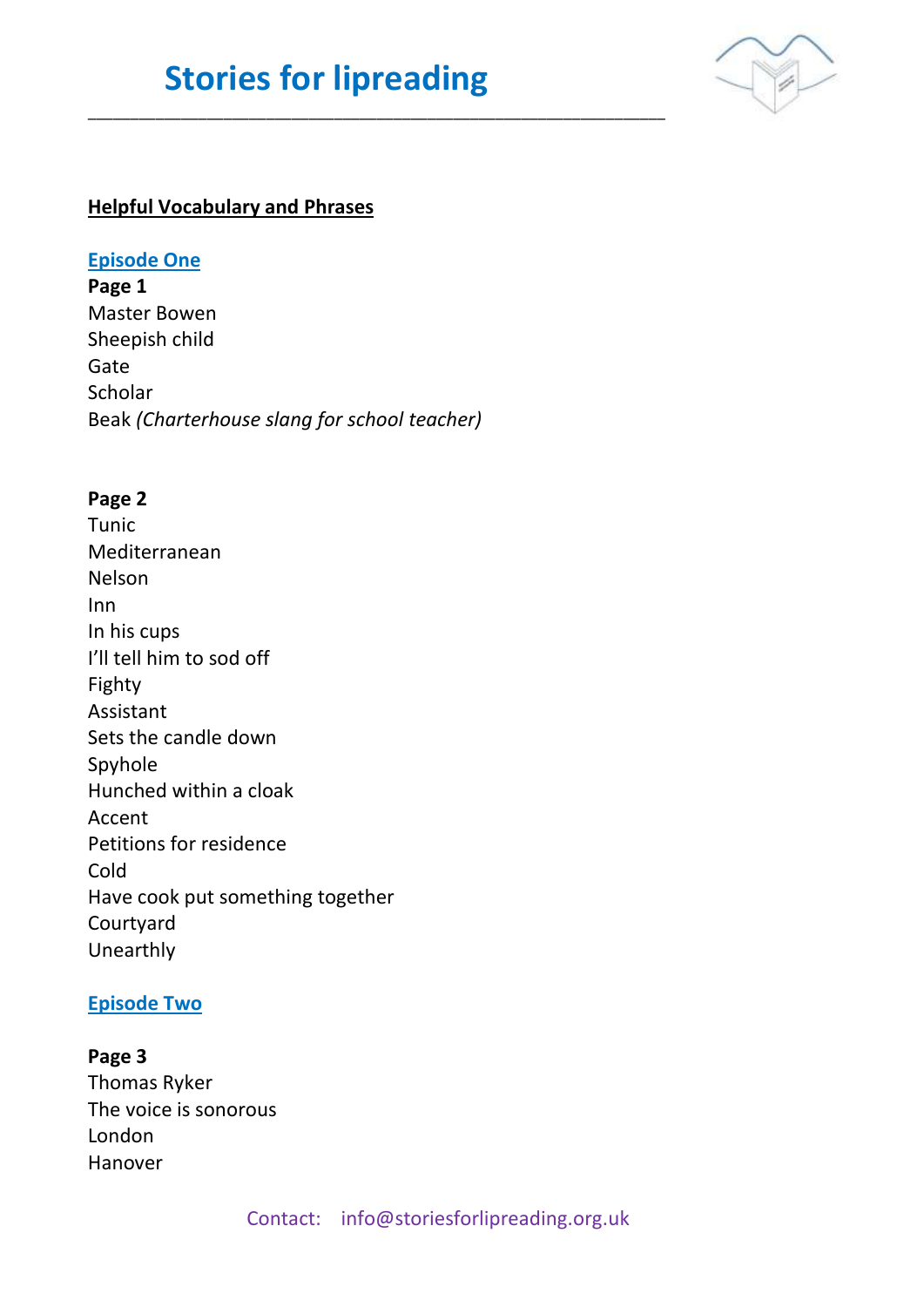# **Stories for lipreading**

\_\_\_\_\_\_\_\_\_\_\_\_\_\_\_\_\_\_\_\_\_\_\_\_\_\_\_\_\_\_\_\_\_\_\_\_\_\_\_\_\_\_\_\_\_\_\_\_\_\_\_\_\_\_\_\_\_\_\_\_\_\_\_\_\_\_\_\_



Cracking in their throats Irrelevant **Trots** Oh God. Nostalgia Turning the spit Aged and sapped by the years Tankard of ale Kind Practically solid with grime Joseph's

#### **Page 4**

Coercive Sentence hanging in the air Adam Willis Torso Tattoos Black and red Ancient muscle The East Ladled out Moscow Saluting their God and stoning the devil Sun-baked Pendant hanging around his neck Tiny ampoule at the centre He had no use for it

#### **Episode Three**

#### **Page 5**

Starts to regale Fork-bearded bandits Snow-tipped cities Up the stairs Greatest humility and respect On account of his links City churches Dates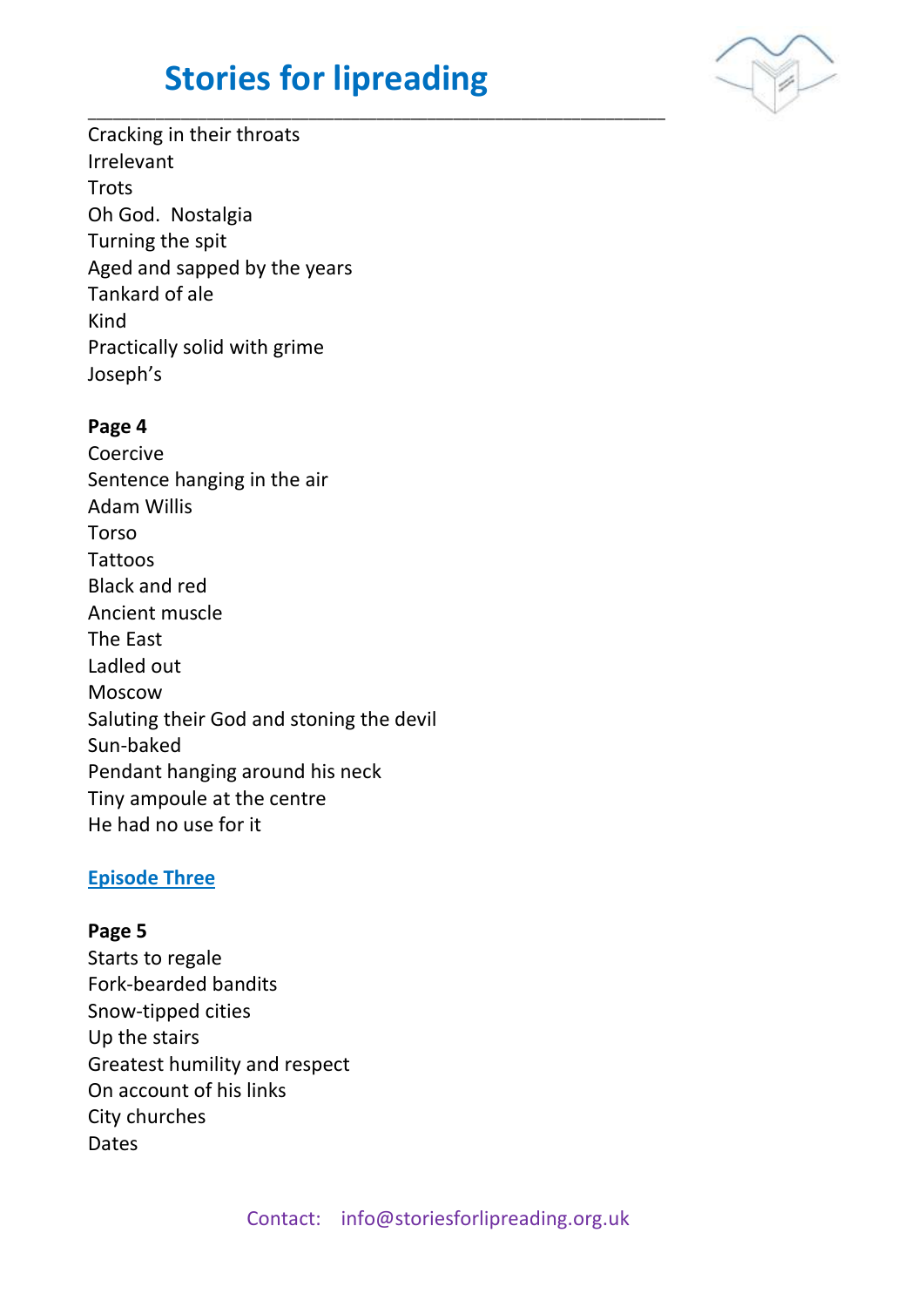# **Stories for lipreading**

\_\_\_\_\_\_\_\_\_\_\_\_\_\_\_\_\_\_\_\_\_\_\_\_\_\_\_\_\_\_\_\_\_\_\_\_\_\_\_\_\_\_\_\_\_\_\_\_\_\_\_\_\_\_\_\_\_\_\_\_\_\_\_\_\_\_\_\_



## **1871**

It's a new era, of course Charging his pipe Uneasily Dying October light

### **Page 6**

Retired Get used to this Clubman lark Legend Tone that indicates Monks and statesmen Skull Anecdote Plate and ornaments **Henry** Relic Medieval frippery, one would assume Gold Kitchen boy Gallows Martyrs Scarpered Worn your years lightly

### **Page 7**

East Gift Snow-capped rooftops